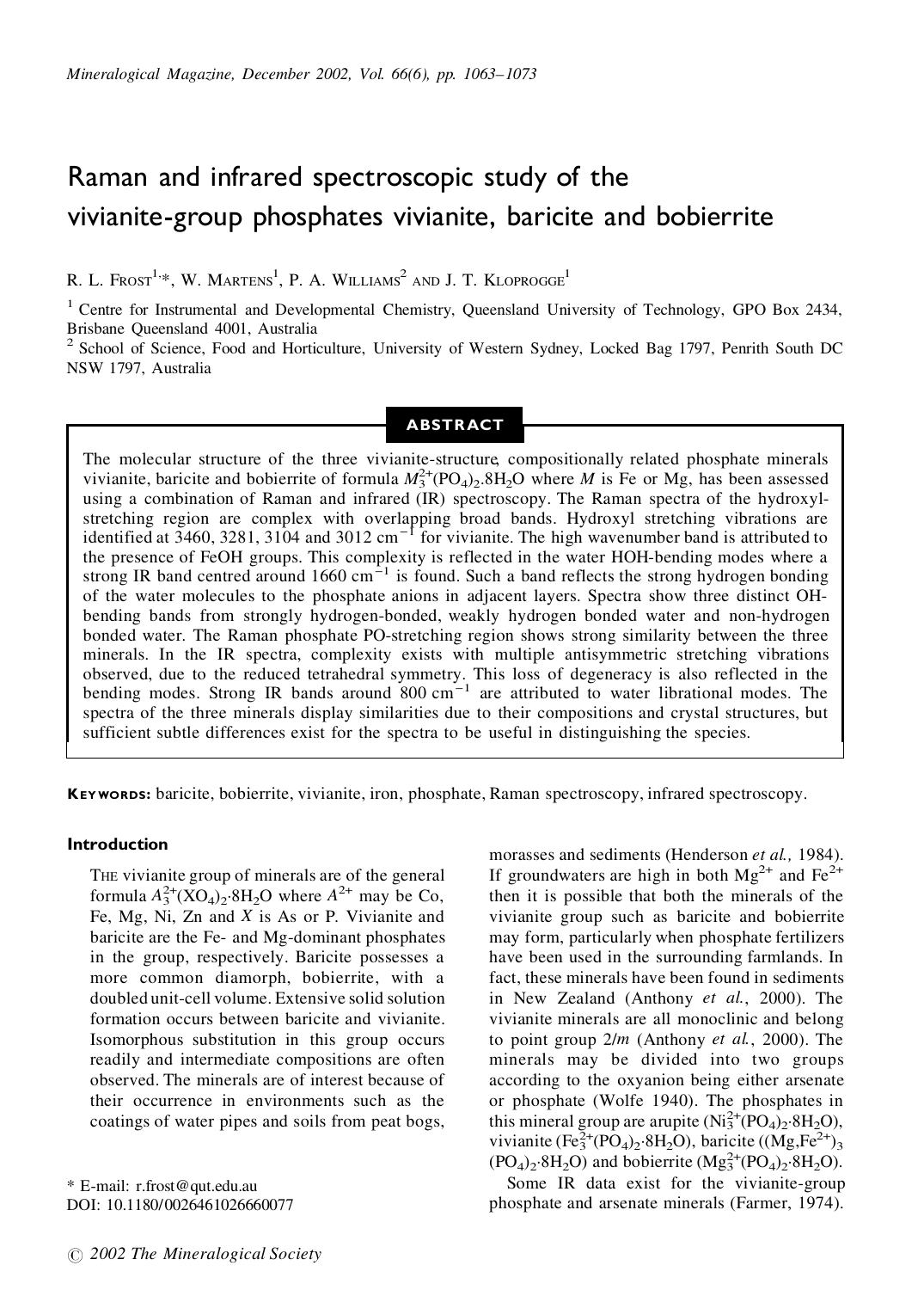However, most IR data predate the advent of Fourier transform IR spectroscopy (Gevork'yan and Povarennykh,1973, 1980; Hunt 1977; Hunt *et al.,* 1972; Omori and Seki, 1960; Sitzia, 1966). Although some Raman studies of the vivianite phosphate minerals have been undertaken (Melendres *et al.,* 1989; Piriou and Poullen, 1984), no Raman spectroscopic investigation of these phosphate phase-related minerals has been forthcoming. The Raman spectra of the tetrahedral anions in aqueous systems are well known. The symmetric stretching vibration of the phosphate anion in aqueous systems  $(v_1)$  is observed at 938 cm<sup>-1</sup>, the asymmetric stretching<br>mode ( $v_3$ ) at 1018 cm<sup>-1</sup>. The  $v_2$  mode is observed at  $420 \text{ cm}^{-1}$  and the  $v_4$  mode at  $567 \text{ cm}^{-1}$ . In solids, the position of the bands will be dependent on the chemical environment. Farmer (1974) lists a number of IR spectra of phosphates including vivianite. The symmetric

stretching mode was not listed but the antisymmetric mode was found at 990 and  $1040 \text{ cm}^{-1}$ . Bands at 890 and 872  $cm^{-1}$  were not assigned. It is probable that these are the symmetric stretching modes of the hydrogen-bonded phosphate. Bands for the  $v_4$  mode were observed at 475, 560 and  $590 \text{ cm}^{-1}$ . The formula is close to that of bobierrite. Grifth (1970) reported the Raman spectra of vivianite.

Our interest in these minerals arose because of the observation of some blue materials found in some acid drainage soils in both the Shoalhaven Plateau in NSW, Australia and in some soil drainage materials in South Australia. There is currently a lack of comprehensive spectral knowledge of the vivianite phosphate minerals and as part of a wider comprehensive study of the vibrational spectroscopy of secondary minerals, we report the molecular structure of the phosphate minerals of the vivianite group.



FIG. 1. Raman spectra of the hydroxyl-stretching region of (*a*) vivianite, (*b*) baricite and (*c*) bobierrite.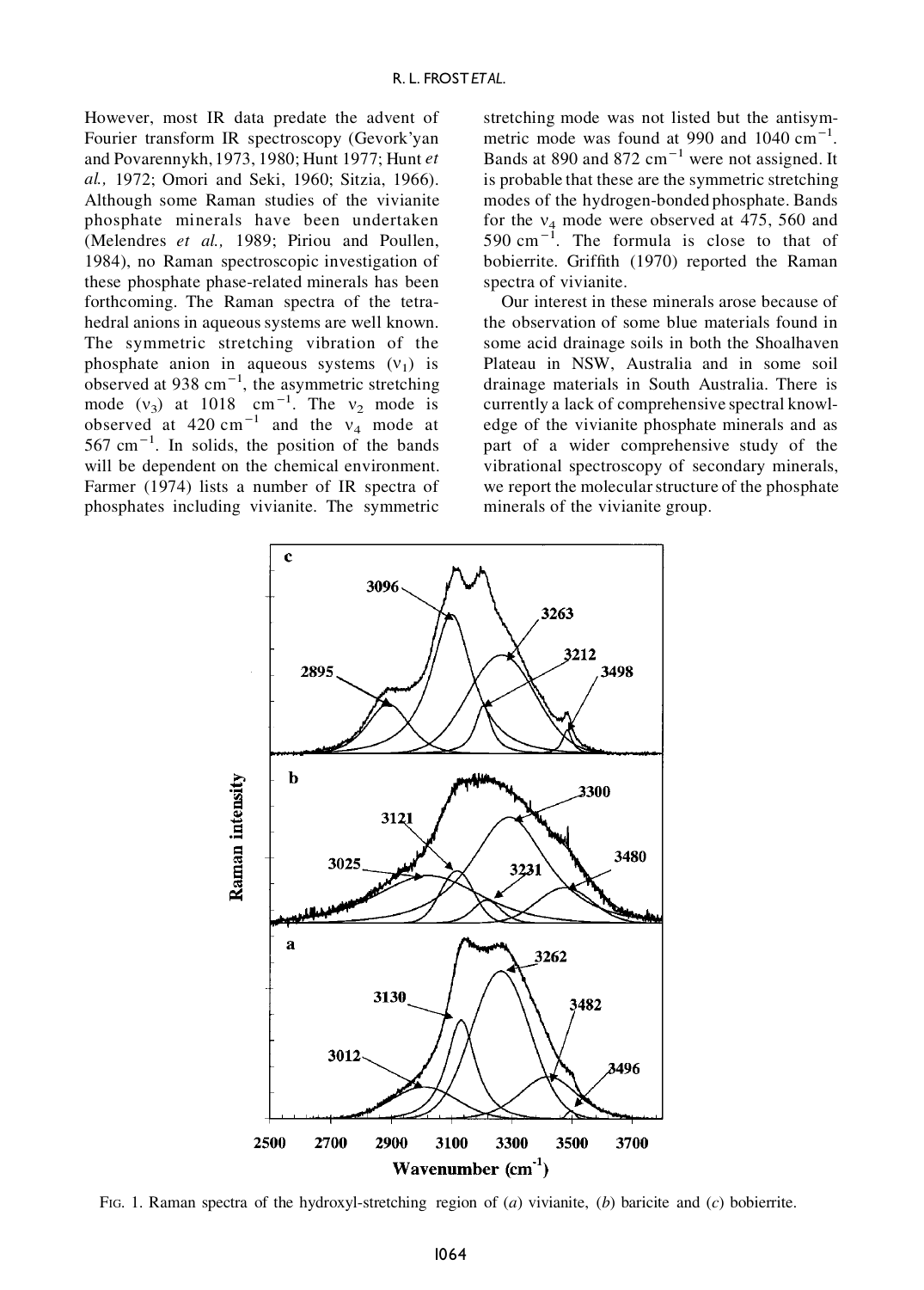## **Experimental**

# *Minerals*

The vivianite was obtained from BK minerals (Brisbane, Queensland, Australia) and was in the form of large, deep blue, prismatic crystals. The mineral originated from the Ukraine. The baricite was lent to us by the South Australian museum, registered sample number SAM 15065, and originated from Big Fish River/Rapid creek, Richardson Mountains, Yukon, Canada. A sample of baricite was also obtained from sediment in a raised beach, Marlborough Province, New Zealand. The bobierrite came from the Zheleznyi Mine, Kovdor deposit, Kovdor Massif, Kola peninsula, Russia. Bobierrites were also obtained from Wodinga, Pilbara, Western Australia and from Marlborough, New Zealand.

#### *Raman microprobe spectroscopy*

The crystals of the vivianite minerals were placed and oriented on a polished metal surface on the stage of an Olympus BHSM microscope, which is equipped with  $10\times$  and  $50\times$  objectives. The microscope is part of a Renishaw 1000 Raman microscope system, which also includes a monochromator, a filter system and a Charge Coupled Device (CCD). Raman spectra were excited by a Spectra-Physics model 127 He-Ne laser (633 nm) at a resolution of 2 cm<sup>-1</sup> in the range between  $100$  and  $4000 \text{ cm}^{-1}$ . Repeated acquisitions using the highest magnification were accumulated to improve the signal to noise ratio in the spectra. Spectra were calibrated using the  $520.5$  cm<sup>-1</sup> line of a silicon wafer. Spectra at liquid nitrogen temperature were obtained using a Linkam thermal stage (Scientific Instruments Ltd, Waterfield, Surrey, England).

# *Infrared spectroscopy*

Infrared spectra were obtained using a Nicolet Nexus 870 FTIR spectrometer with a smart endurance single bounce diamond ATR cell. Spectra over the 4000 to 525 cm<sup> $-1$ </sup> range were obtained by the co-addition of 64 scans with a resolution of  $4 \text{ cm}^{-1}$  and a mirror velocity of 0.6329 cm/s.

Spectroscopic manipulation such as baseline adjustment, smoothing and normalization were performed using the Spectracalc software package GRAMS (Galactic Industries Corporation, NH,

USA). Band-component analysis was undertaken using the Jandel 'Peakfit' software package, which enabled the type of fitting function to be selected and allows specific parameters to be fixed or varied accordingly. Band fitting was done using a Gauss-Lorentz cross-product function with the minimum number of component bands used to achieve a satisfactory fit. The Gauss-Lorentz ratio was maintained at values greater than 0.7 and fitting was undertaken until reproducible results were obtained with squared correlations of  $r^2 > 0.995$ .

# **Results and discussion**

#### *Hydroxyl-stretching region*

The Raman and IR spectra of vivianite, baricite and bobierrite are shown in Figs 1 and 2 respectively. The analysis of the Raman and IR spectra are reported in Table 1. Vivianite shows well-resolved bands in the hydroxyl-stretching region at 3496, 3482, 3262, 3130 and  $3012 \text{ cm}^{-1}$ . The bands are broad with bandwidths  $>200$  cm<sup>-1</sup>. Previous studies have not reported the Raman spectra of the hydroxyl-stretching region (Grifth, 1970; Piriou and Poullen, 1984). In the IR spectra of vivianite, three distinct hydroxylstretching bands are observed at 3460, 3281 and  $3104 \text{ cm}^{-1}$ . Previous study gave bands at 3475, 3260 and 3125 cm<sup>-1</sup>, which are in reasonable agreement with this work, considering the breadth of the bands in the hydroxyl-stretching region (Piriou and Poullen, 1987). The band at  $3262 \text{ cm}^{-1}$ is most intense in the Raman spectrum and is assigned to the water OH symmetric stretching mode whilst the bands at  $3460$  and  $3104$  cm<sup>-1</sup> are more intense in the IR spectra and are attributed to the water OH-antisymmetric stretching modes.

The Raman spectra of both baricite and bobierrite are less well resolved than that of vivianite, although the spectral profiles are similar (Fig. 1). In the Raman spectrum of baricite, bands were fitted at 3480, 3300, 3231, 3121 and  $3025 \text{ cm}^{-1}$ . Correspondingly, bands were found in the IR spectrum at 3498, 3373, 3168 and  $2927 \text{ cm}^{-1}$ . The Raman spectrum of the hydroxyl-stretching region of baricite shows somewhat more definition than the equivalent IR spectrum. The spectral profile in both the Raman and IR spectra extends to quite low wavenumbers for the hydroxyl-stretching region (Figs 1 and 2). Both the Raman and IR spectra of bobierrite show more definition than for either vivianite or baricite. The Raman spectrum has bands at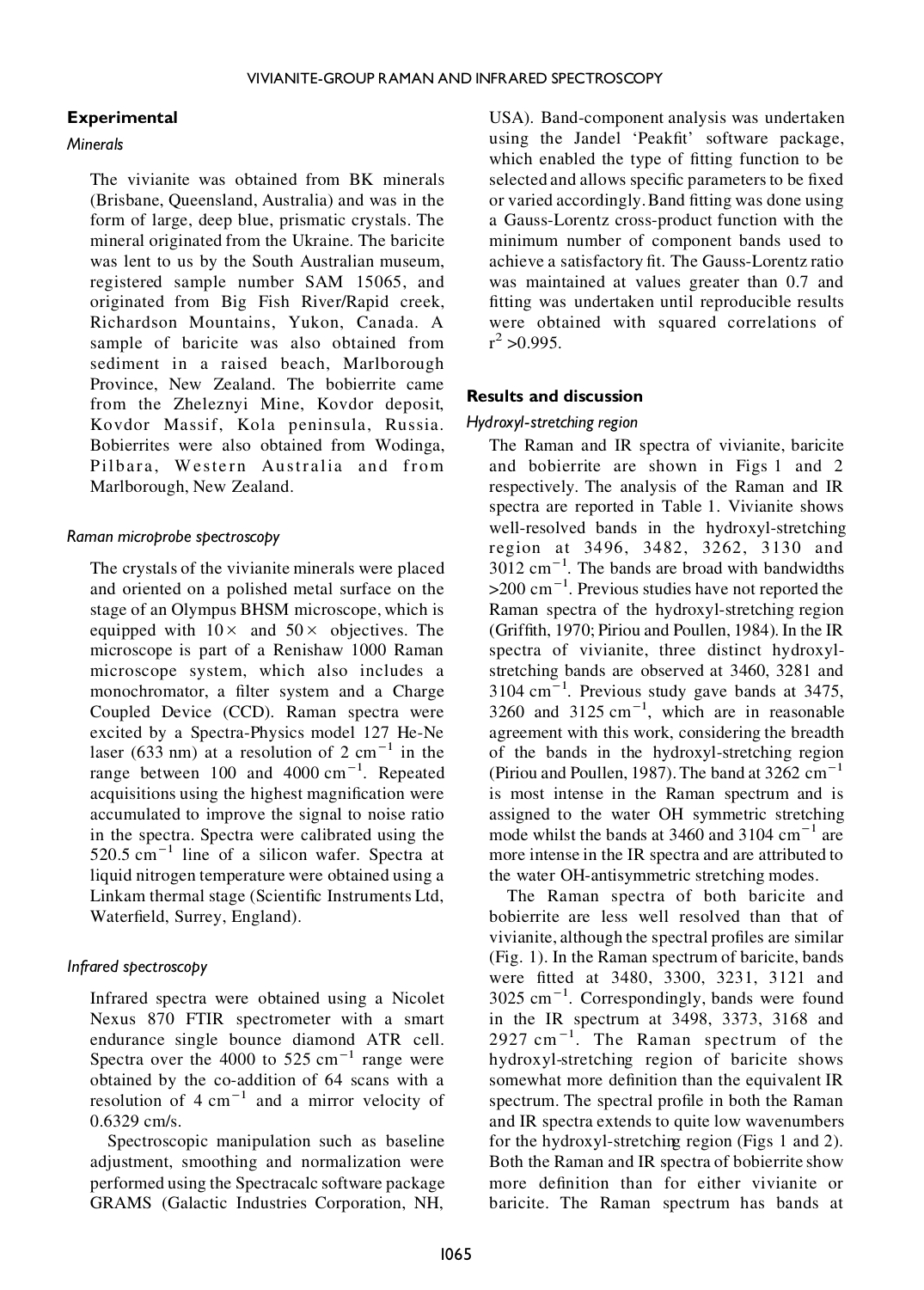

FIG. 2. IR spectra of the hydroxyl-stretching region of (*a*) vivianite, (*b*) baricite and (*c*) bobierrite.

3482, 3263, 3096 and 2888 cm<sup>-1</sup>. The IR spectrum shows bands at 3475, 3432, 3150,  $3039$  and  $2895$  cm<sup>-1</sup>. In the crystal structure of bobierrite, the distance between the oxygen and the hydrogen in the OH units varies from 0.79 to 0.89  $\AA$  with an average value of 0.84  $\AA$  (Takagi *et*) *al.,* 1986). All the hydrogens are involved with hydrogen bonding and it is this hydrogen bonding which holds adjacent sheets together.

# *Water HOH bending*

The IR spectra of the water HOH-bending mode is shown in Fig. 3 and the data reported in Table 1. For vivianite three bands are observed at 1666, 1615 and 1586  $\text{cm}^{-1}$ . A previous study has suggested a single band at 1620 cm<sup> $-1$ </sup>(Piriou and Poullen, 1987). Farmer (1974) reported the band at  $1635 \text{ cm}^{-1}$ . Importantly the observation of the band at 1666  $cm^{-1}$  suggests that water is strongly hydrogen bonded to the phosphate oxygen. The band at  $1615 \text{ cm}^{-1}$  is assigned to the bending mode of water hydrogen bonded to water, whilst the band at  $\sim$ 1586 cm<sup>-1</sup> may be attributed to nonhydrogen bonded water, equivalent to that found for water as water vapour.

It is apparent that in the molecular structure of vivianite, three different types of water are observed. For baricite the IR spectrum shows a broad profile similar to that observed for the hydroxyl-stretching region of baricite. Three bands may be fitted at 1669, 1631 and 1589 cm<sup> $-1$ </sup>. The description of these bands is as for vivianite. The IR spectrum of bobierrite in this region shows two bands resolved at 1655 and  $1587 \text{ cm}^{-1}$ . The 1655 cm<sup>-1</sup> band is assigned to the water strongly hydrogen bonded to the adjacent layers. For this mineral no band for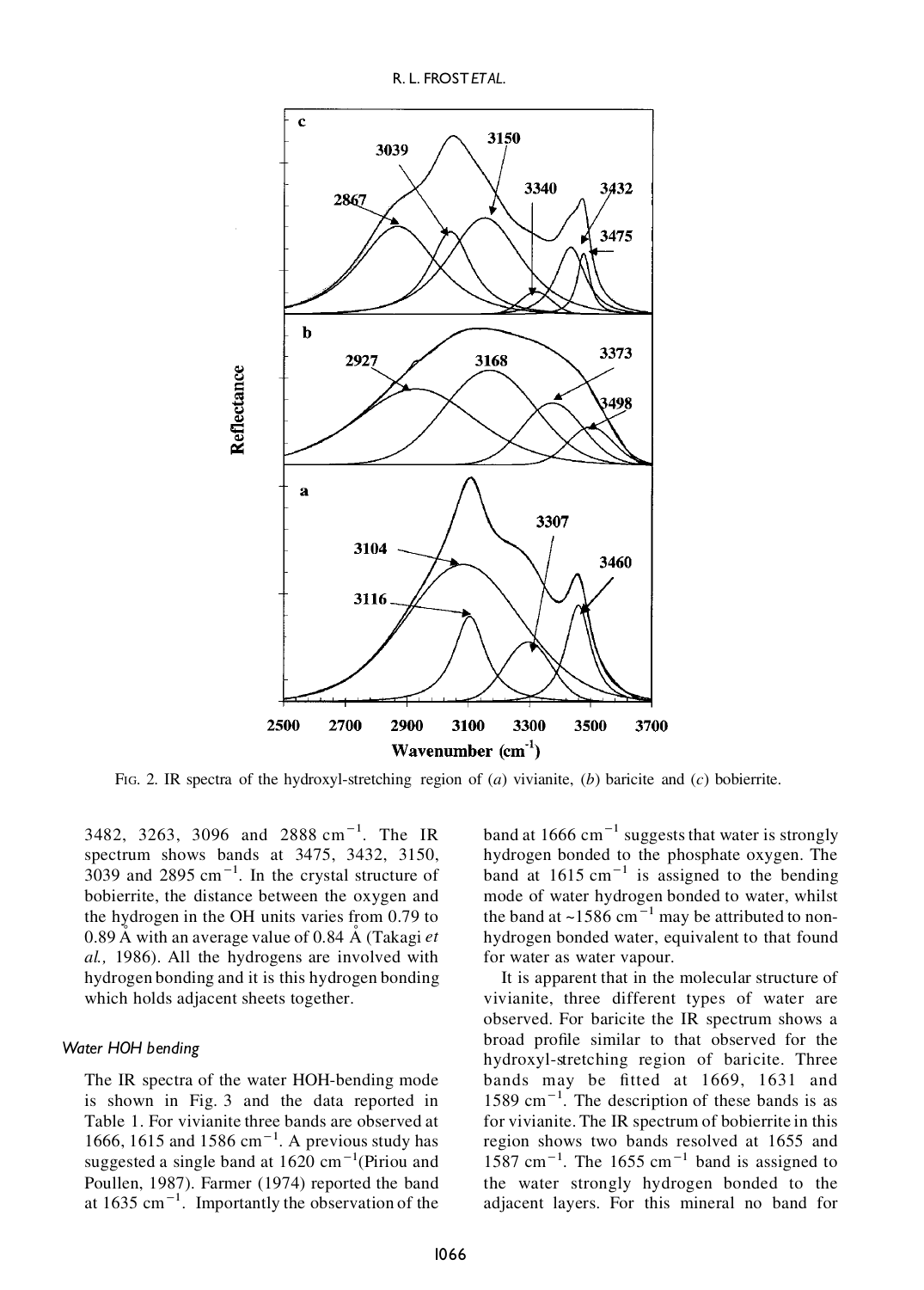## VIVIANITE-GROUP RAMAN AND INFRARED SPECTROSCOPY

| Vivianite                    |                            |                                        |                          | <b>Baricite</b>              |                                   | Bobierrite                                    |                                      |                            |
|------------------------------|----------------------------|----------------------------------------|--------------------------|------------------------------|-----------------------------------|-----------------------------------------------|--------------------------------------|----------------------------|
| Raman                        |                            | $\ensuremath{\mathsf{IR}}\xspace$<br>× |                          | Raman                        | <b>IR</b>                         | Raman                                         | <b>IR</b>                            | Suggested<br>assignment    |
| 3496<br>3262<br>3130<br>3012 |                            | 3460<br>3281<br>3104                   | 3400                     | 3480<br>3300<br>3121<br>3025 | 3498<br>3373<br>3168<br>2927      | 3482<br>3263<br>3096<br>2895                  | 3475<br>3432<br>3150<br>3039<br>2867 | Hydroxyl<br>stretching     |
|                              |                            | 1666<br>1615<br>1586                   | 1635                     |                              | 1669<br>1631<br>1589              |                                               | 1655<br>1587                         | Water HOH<br>bending       |
| 1081<br>1050<br>1015<br>949  | 1053<br>1018<br>990<br>951 | 1079<br>1027<br>950<br>923             | 1040<br>990              | 1057<br>953<br>859           | 1100<br>1039<br>998<br>970<br>942 | 1072<br>998<br>951<br>909                     | 1089<br>1034<br>998<br>969<br>943    | PO stretching              |
|                              |                            | 813<br>783                             | 890<br>872               |                              | 802                               | 842<br>787                                    | 832                                  | Water librational<br>modes |
| 584<br>569<br>545<br>530     |                            | 634<br>561                             | 600<br>575<br>560<br>492 | 632<br>576<br>545<br>527     |                                   | 717<br>693<br>668<br>631<br>583<br>557<br>542 | 703<br>677                           | Out-of-plane<br>bends      |
| 456<br>423                   |                            |                                        |                          | 461<br>428<br>390            |                                   | 468<br>435<br>420                             |                                      | In-plane<br>bends          |
| 344<br>307<br>281            |                            |                                        |                          | 340<br>314<br>281            |                                   | 364<br>318<br>290<br>282<br>262               |                                      |                            |
| 236<br>186                   |                            |                                        |                          | 243<br>212<br>201<br>170     |                                   | 233<br>215<br>182<br>170                      |                                      |                            |
|                              |                            |                                        |                          | 140                          |                                   | 149<br>136                                    |                                      |                            |

# TABLE 1. Raman and IR spectral analysis of the phosphates of the vivianite group.

\* Published by Piriou and Poullen (1984)

adsorbed water at  $\sim$ 1620 to1630 cm<sup>-1</sup> was observed. The band at  $\sim$ 1587 cm<sup>-1</sup> ascribed to non-hydrogen bonded water is attributed to included water. In the unit cell of vivianite there are two formula units  $(Fe<sub>3</sub><sup>2+</sup>(PO<sub>4</sub>)<sub>2</sub>·8H<sub>2</sub>O)$  per unit cell since  $Z = 2$ . This means that there are 16 water molecules in the unit cell. Thus the two

types of water can explain the number of bands in the IR and Raman spectra. This explanation is also useful to explain the bands at ~1630 and  $\sim$ 1660 cm<sup>-1</sup>. However in the hydroxyl deformation region, bands are observed around  $1590 \text{ cm}^{-1}$ , which is the band position of nonhydrogen bonded water. One possible explanation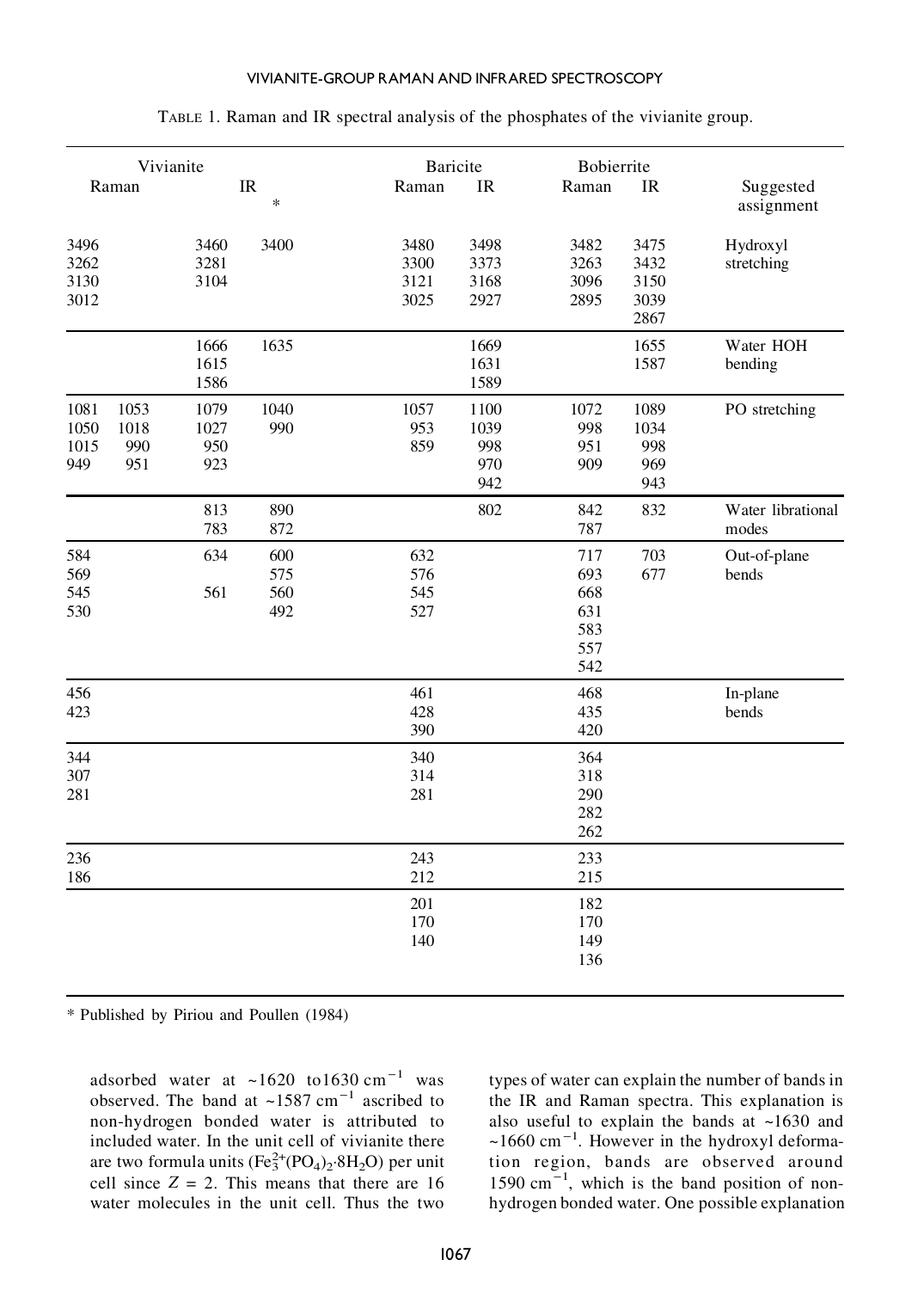

FIG. 3. IR spectra of the water HOH-bending region of (*a*) vivianite, (*b*) baricite and (*c*) bobierrite.

could be offered in terms of fluid inclusions. which could provide the explanationfor this band.

In the hydroxyl-stretching region in both the IR and Raman spectrum of vivianite and bobierrite, a sharp band is observed at  $\sim$ 3490 cm<sup>-1</sup>. The intensity of the band is greater in the IR spectrum. One possible explanation of this band is that it is due to hydroxyl groups associated with the presence of  $Fe<sup>3+</sup>$ .

Bobierrite may contain some minor amounts of Fe, which could also be oxidized. If some oxidation of the ferrous ion to ferric occurs then this charge would need to be counterbalanced by the negative of the hydroxyl unit as no other negative charges could originate from the phosphate anion. (Wildner *et al.,* 1996) This then could mean that a free proton is available to form  $HPO<sub>4</sub>$  units. The following reaction is envisaged.

$$
PO_4^{3-}
$$
 + H<sub>2</sub>O  $\rightarrow$  HPO<sub>4</sub><sup>2-</sup> + OH<sup>-</sup>

Any phenomenon such as the migration of a proton to a phosphate anion can be measured using vibrational spectroscopy. Likewise the bonding of a hydroxyl unit to the metal could be observed. Importantly -POH units could be formed, the IR and Raman spectrum of which might show its presence. Significant intensity exists in the bands at  $3012 \text{ cm}^{-1}$  for vivianite,  $3025$  cm<sup>-1</sup> for baricite and 2895 cm<sup>-1</sup> for bobierrite. This latter band is quite distinct in the Raman spectrum of bobierrite. One explanation of this band is that it is due to the formation of the -POH units and this band is the stretching vibration of this hydroxyl unit.

### *Phosphate PO-stretching region*

The Raman and IR spectra of the phosphate symmetric stretching region of vivianite, baricite and bobierrite are shown in Figs 4 and 5. The analysis of the spectral data is reported in Table 1.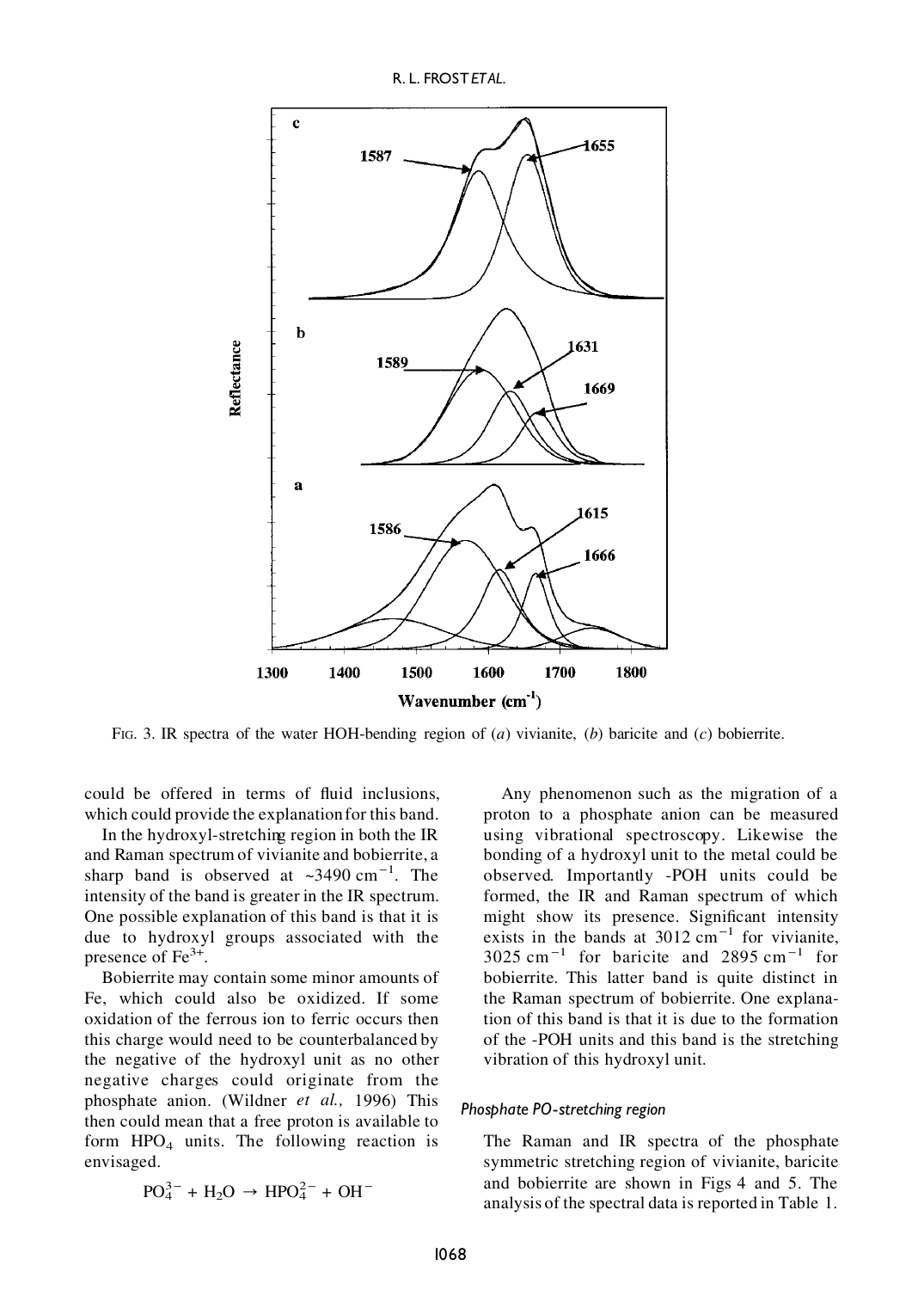

FIG. 4. Raman spectra of the phosphate-stretching region of (*a*) vivianite, (*b*) baricite and (*c*) bobierrite.

In the Raman spectrum of vivianite, a single intense band is observed at 949  $\text{cm}^{-1}$  with lowintensity bands observed at 1081, 1050 and  $1015 \text{ cm}^{-1}$ . The 949 cm<sup>-1</sup> band is assigned to the Raman active PO-stretching vibration. The position of this band is in excellent agreement with the previously published result (Piriou and Poullen, 1987). The bands at 1081, 1050 and  $1015$  cm<sup> $-1$ </sup> are assigned to the phosphate PO antisymmetric stretching vibrations. The  $1081$  cm<sup> $-1$ </sup> band is very low in intensity. Pirou and Poullen found bands at 1053 and 1018  $cm^{-1}$ and are in agreement with our results. We did not observe the band at 990 cm<sup>-1</sup>. The phosphate anion in an aqueous solution shows a single antisymmetric band at  $1017 \text{ cm}^{-1}$ . In this work three bands are observed, consistent with the reduction of the phosphate ion symmetry from  $T_d$ to  $C_{3v}$  or less to  $C_{2v}$  in accord with the crystal structure determination. This symmetry reduction

is borne out in the IR spectra. Infrared bands are observed at 1079, 1027, 950 and 923 cm<sup>-1</sup>. The 950 cm<sup> $-1$ </sup> band is the symmetric stretching vibration also observed in the Raman spectrum. The two bands at 1079 and 1027  $\text{cm}^{-1}$  correspond to the very low intensity Raman bands observed at  $1081$  and  $1050 \text{ cm}^{-1}$ . Previously published IR data reported by Farmer gave bands at 1040 and 990  $cm^{-1}$ , which are different from the results reported here. One possibility is that the data are correct and the identification of the mineral used by Farmer incorrect.

In the spectra in Fig. 5 quite intense IR bands are observed at 813 and 783  $\text{cm}^{-1}$ . There are two possibilities for the assignment of these bands: first the position of the band at  $\sim 813$  cm<sup>-1</sup> could be assigned to the AsO-stretching vibration. However no band was observed at this position in the Raman spectrum and also the chemical analysis using the electron probe did not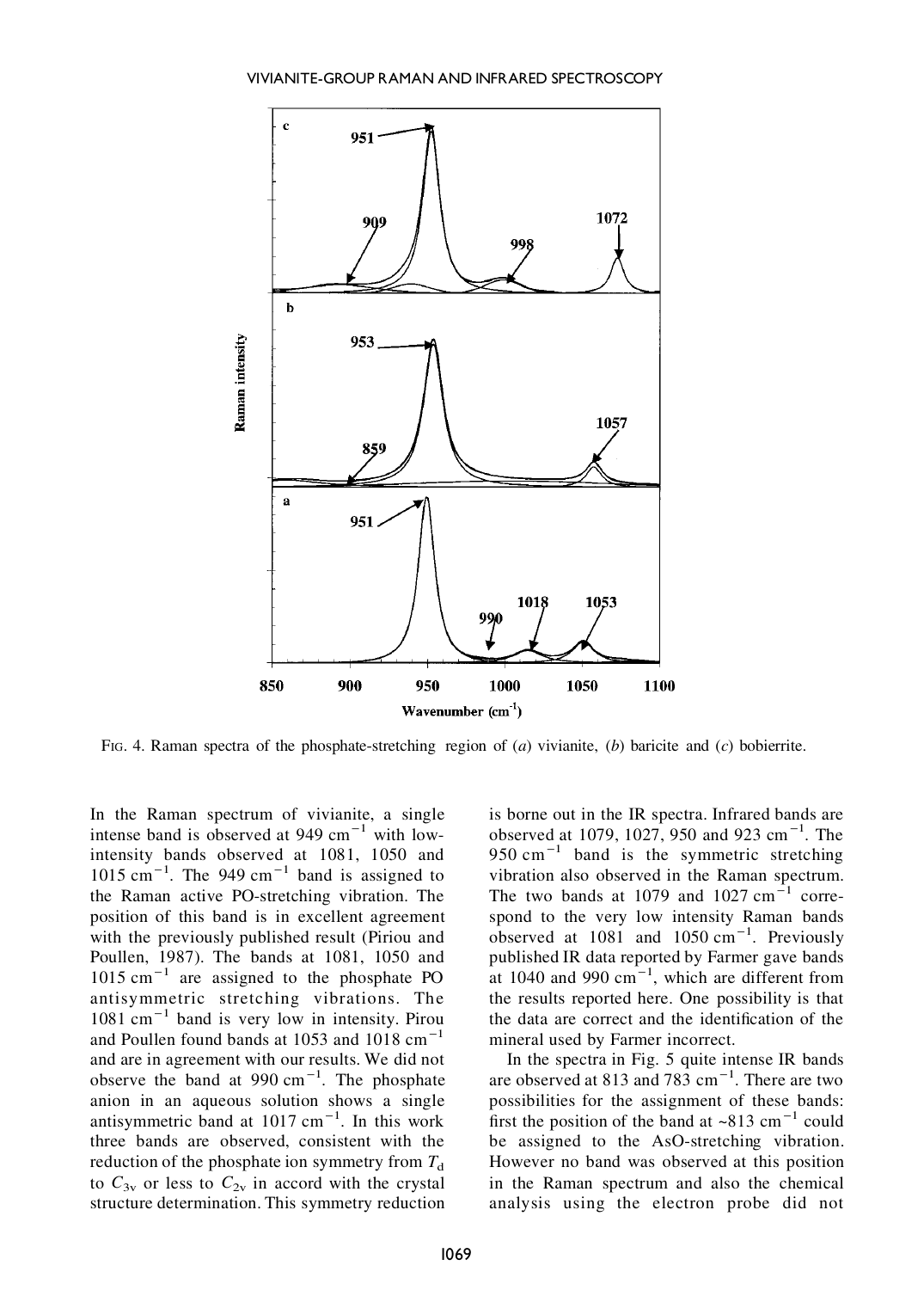R. L. FROST*ETAL.*



FIG. 5. IR spectra of the PO<sub>4</sub>-stretching region of (*a*) vivianite, (*b*) baricite and (*c*) bobierrite.

determine an As value, which was below the detection limits. Bands in this position are common to all three minerals. The second possibility is the bands at 813 and 783  $\text{cm}^{-1}$  are due to water librational modes. Such bands would be intense in the IR spectra but weak or of zero intensity in the Raman spectrum. The position of these bands is very sensitive to hydrogen bonding. The observation of more than one type of water molecule in the structure from the water bending modes implies that there should be more than one water librational mode.

The Raman spectrum of baricite (Fig. 4*b*) displays three bands in the PO-stretching region at  $1057$ , 953 and 859 cm<sup>-1</sup>. The simple description of these bands suggests that the  $1057 \text{ cm}^{-1}$ band is due to the PO antisymmetric stretching vibration and the  $953 \text{ cm}^{-1}$  to the PO symmetric stretching vibration. The IR spectrum of baricite (Fig. 5*b*) as for vivianite shows complexity. Infrared bands in this spectral region are observed

at 1039, 998, 970 and 942 cm<sup>-1</sup>. A band is also observed at 802 cm<sup> $-1$ </sup> and is assigned to water librational modes of strongly hydrogen bonded water molecules. The observation of four antisymmetric stretching vibrations is presumably a function of both low symmetry and substitution of Fe by Mg.

In the Raman spectrum of bobierrite (Fig. 4*c*), an intense band is observed at  $951 \text{ cm}^{-1}$ . This band is assigned to the PO symmetric stretching vibration. Bands of low intensity are observed at 1072, 998 and 909  $\text{cm}^{-1}$ . Low-intensity bands are also observed at  $842$  and  $787 \text{ cm}^{-1}$ . The IR spectrum of bobierrite (Fig.  $5c$ ) is better defined than that of vivianite and baricite. Two distinct regions are observed centred upon bands in the 900 to  $1100 \text{ cm}^{-1}$  region and bands in the  $850 \text{ cm}^{-1}$  region and below. Five IR bands are observed at 1089, 1034, 998, 969 and 943 cm<sup>-1</sup>. The 943  $\text{cm}^{-1}$  band is assigned to the symmetric stretching mode and the other four bands to the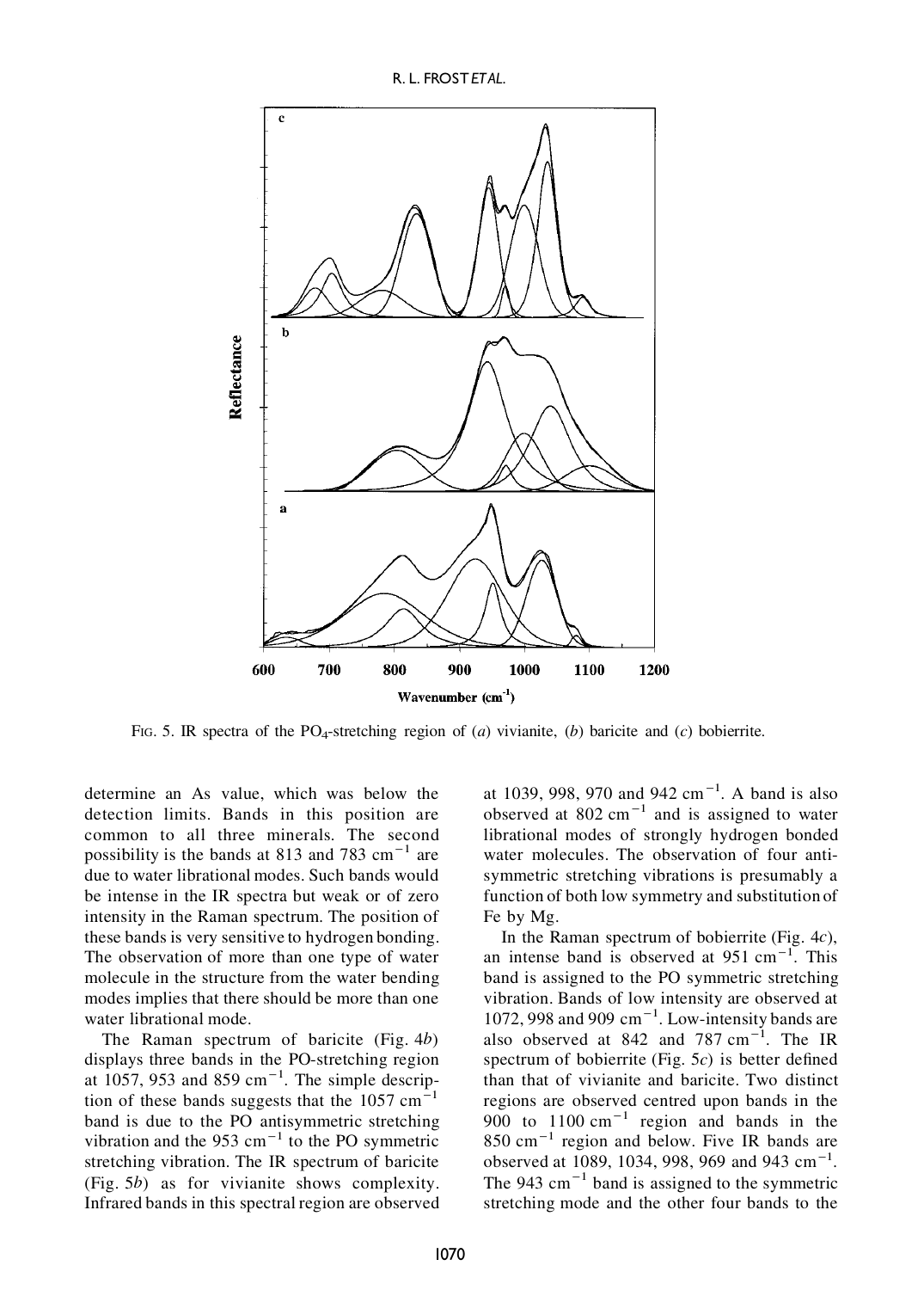antisymmetric stretching modes. Strong IR bands are observed at 832, 703 and 677 cm<sup> $-1$ </sup> and are assigned to water librational modes.

#### **Phosphate bending modes**

The Raman spectrum of the low-wavenumber region for the three compositionally related vivianite minerals is shown in Fig. 6. The results of the spectral analysis are reported in Table 1. The use of the diamond ATR cell has a lower wavenumber limit of  $~500~{\rm cm}^{-1}$ , and as a consequence no IR data for this region were obtained. One of the main advantages of Raman spectroscopy is the ability to obtain spectral data below  $400 \text{ cm}^{-1}$ . The difficulty in the study of this spectral region is a combination of the complexity of the overlap and the number of bands. The difficulty rests with the attribution of the multiple bands found in this region. In

aqueous solutions of the phosphate ion, the band observed at 420 cm<sup>-1</sup> is assigned to the  $v_2$ bending mode. For vivianite, two bands are observed at 423 and 456  $cm^{-1}$ , with the latter being the more intense. The observation of two bands for the OPO bending region suggests the loss of degeneracy of the bending mode. For baricite three bands are observed for the  $v_2$ bending mode at 461, 428 and 390  $\text{cm}^{-1}$ . For bobierrite three bands are observed at 468, 435 and  $420 \text{ cm}^{-1}$ . The only Raman data for comparison is that reported by Griffith, who suggested the bending mode was at  $316 \text{ cm}^{-1}$ (Griffith, 1970). However this seems to be an error. Farmer (1974) also did not report the bending mode.

For aqueous systems the  $v_4$  mode of phosphate is observed at  $567 \text{ cm}^{-1}$ . For vivianite, four bands are observed at 584, 569, 545 and 530  $\text{cm}^{-1}$ . The  $569 \text{ cm}^{-1}$  band is intense and sharp. These bands



FIG. 6. Raman spectra of the low-wavenumber region of (*a*) vivianite, (*b*) baricite and (*c*) bobierrite.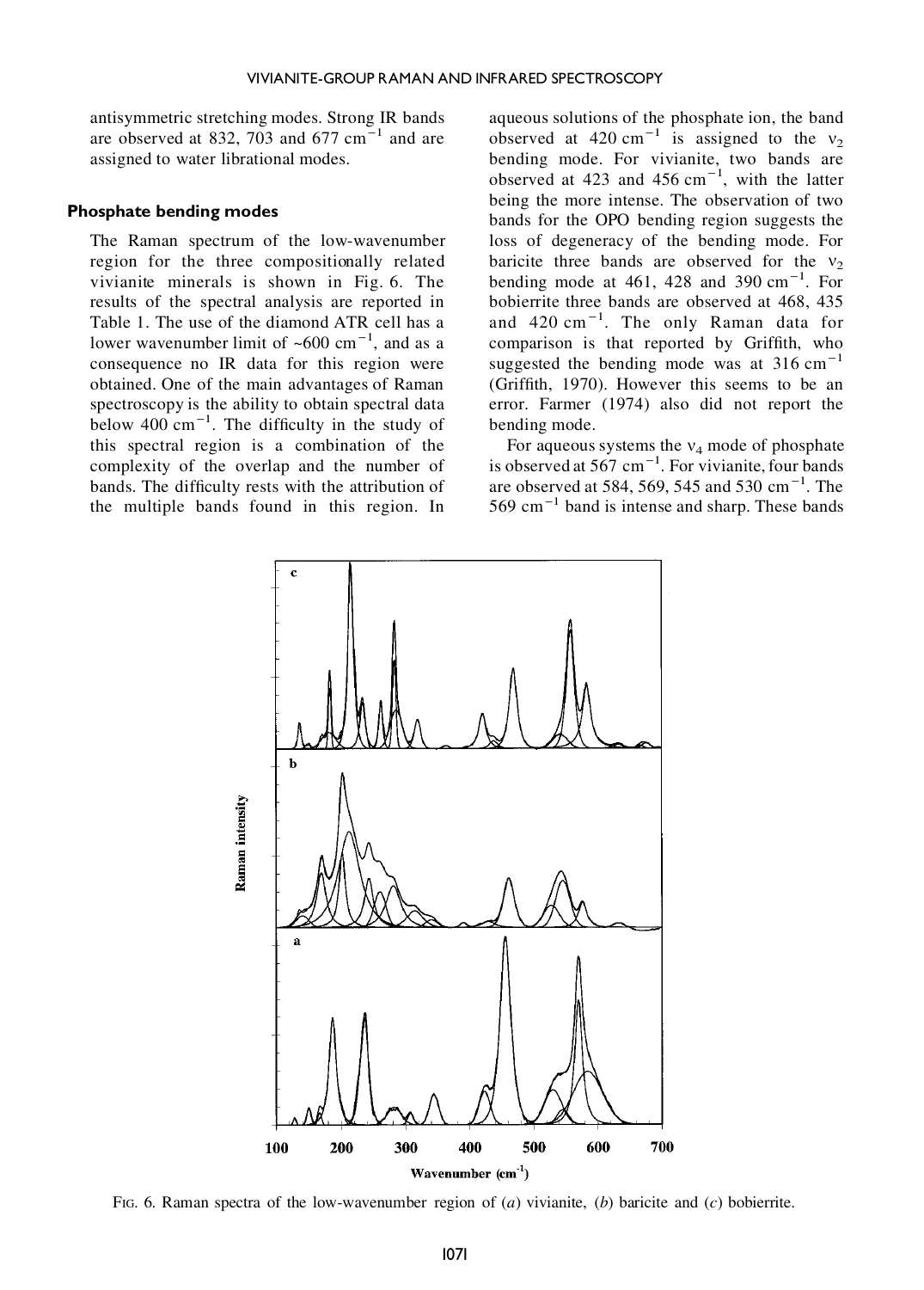are assigned to the  $v_4$  modes of vivianite. The spectral data reported by Griffith is at variance with these results (Griffith, 1970). Farmer reported IR bands at 590, 560 and 475  $cm^{-1}$ (Farmer, 1974). For baricite,  $v_4$  bands are observed at 576, 545 and 527 cm<sup>-1</sup> and for bobierrite, bands are found at 583, 557 and  $542 \text{ cm}^{-1}$ . In the Raman spectrum for vivianite, two intense bands are observed at 236 and  $186 \text{ cm}^{-1}$ . One possibility is that these bands are attributable to FeO-stretching vibrations. This spectral region for baricite is complex. Two intense bands are observed at 203 and  $170 \text{ cm}^{-1}$ . For bobierrite, an intense band is observed at  $215 \text{ cm}^{-1}$  and is assigned to the MgO-stretching vibration.

## **Conclusions**

A combination of Raman and IR spectroscopy has been used to study a compositionally and structurally related set of vivianite phosphate minerals. Bands attributed to the water hydroxyl stretching, bending and librational modes are identified and show the existence of three types of water molecules in the structure, namely adsorbed, weakly and strongly hydrogen-bonded. A single phosphate symmetric stretching vibration is observed for each mineral but several antisymmetric stretching modes are observed consistent with a loss of symmetry of the phosphate anion in the mineral crystals. The loss of symmetry also results in several in-plane and out of plane bending modes. Vivianite is an intense blue colour whilst baricite and bobierrite vary from colourless to blue. The observation of blue materials in soils and sediments has suggested the use of Raman spectroscopy for the identification of vivianite in these soils. It is suspected that the other two minerals exist in groundwater drainage sites but this remains to be proved. Such minerals have been found in sediments from New Zealand. This study demonstrates that Raman and IR spectroscopy can be used to distinguish the vivianite Fe-Mg phosphate phases by their spectra.

# **Acknowledgements**

The financial and infrastructural support of the Queensland University of Technology Centre for Instrumental and Developmental Chemistry is gratefully acknowledged. The Australian Research Council is thanked for funding. Prof. Allan Pring, (Principal Curator of Minerals, South Australian Museum, North Terrace Adelaide, South Australia 5000) is thanked for the loan of the baricite and bobierrite minerals.

# **References**

- Anthony, J.W., Bideaux, R.A., Bladh, K.W. and Nichols, M.C. (2000) *Handbook of Mineralogy Volume IV: Arsenates, Phosphates and Vanadates*. Mineral Data Publishing, Tuscon, Arizona, USA.
- Farmer, V.C. (editor) (1974) *The Infrared Spectra of Minerals*. Mineralogical Society Monograph **4**, 539 pp.
- Gevork'yan, S.V. and Povarennykh, A.S. (1973) Vibrational spectra of some iron phosphate hydrates. *Konstitutsiya i Svoistva Mineralov*, 7, 92-99.
- Gevork'yan, S.V. and Povarennykh, A.S. (1980) Characteristics of the IR spectra of water molecules incorporated into phosphate and arsenate structures. *Mineralogicheskiy Zhurnal*, 2, 29-36.
- Griffith, W.P. (1970) Raman studies on rock-forming minerals. II. Minerals containing  $MO_3$ ,  $MO_4$ , and  $MO_6$ groups. *Journal of the Chemical Society, A*, 286 291.
- Henderson, G.S., Black, P.M., Rodgers, K.A. and Rankin, P.C. (1984) New data on New Zealand vivianite and metavivianite. *New [Zealand](http://www.ingentaselect.com/rpsv/cgi-bin/linker?ext=a&reqidx=/0028-8306^28^2927L.367[aid=3452999]) Journal of Geology and [Geophysics](http://www.ingentaselect.com/rpsv/cgi-bin/linker?ext=a&reqidx=/0028-8306^28^2927L.367[aid=3452999])*, 27, 367-378.
- Hunt, G.R. (1977) Spectral signatures of particulate minerals in the visible and near infrared. *[Geophysics](http://www.ingentaselect.com/rpsv/cgi-bin/linker?ext=a&reqidx=/0016-8033^28^2942L.501[aid=653257])*,  $42, 501 - 513.$  $42, 501 - 513.$
- Hunt, G.R., Salisbury, J.W. and Lenhoff, C.J. (1972) Visible and near-infrared spectra of minerals and rocks. V. Halides, phosphates, arsenates, vanadates, and borates. *Modern [Geology](http://www.ingentaselect.com/rpsv/cgi-bin/linker?ext=a&reqidx=/0026-7775^28^293L.121[aid=3453000])*, 3, 121-132.
- Melendres, C.A., Camillone, N., III and Tipton, T. (1989) Laser Raman spectroelectrochemical studies of anodic corrosion and film formation on iron in phosphate solutions. *[Electrochimi](http://www.ingentaselect.com/rpsv/cgi-bin/linker?ext=a&reqidx=/0013-4686^28^2934L.281[aid=3453001]) ca Acta*, **34**,  $281 - 286$ .
- Omori, K. and Seki, T. (1960) Infrared study of some phosphate minerals. *Ganseki Kobutsu Kosho Gakkaishi*, 44, 7-13.
- Piriou, B. and Poullen, J.F. (1984) Raman study of vivianite. *Journal of Raman [Spectroscopy](http://www.ingentaselect.com/rpsv/cgi-bin/linker?ext=a&reqidx=/0377-0486^28^2915L.343[aid=3453002])* , **15**,  $343 - 346.$  $343 - 346.$
- Piriou, B. and Poullen, J.F. (1987) Infrared study of the vibrational modes of water in vivianite. *[Bulletin](http://www.ingentaselect.com/rpsv/cgi-bin/linker?ext=a&reqidx=/0180-9210^28^29110L.697[aid=3453003]) de [Mineralogie](http://www.ingentaselect.com/rpsv/cgi-bin/linker?ext=a&reqidx=/0180-9210^28^29110L.697[aid=3453003])*, **110**, 697-710.
- Sitzia, R. (1966) Infrared spectra of some natural phosphates. *Rendiconti Seminario della Facolta di Scienze, Universita di Cagliari*, **36**, 105 115.
- Takagi, S., Mathew, M. and Brown, W.E. (1986) Crystal structures of bobierrite and synthetic Mg3(PO4)2 .8H2O. *American [Mineralogist](http://www.ingentaselect.com/rpsv/cgi-bin/linker?ext=a&reqidx=/0003-004X^28^2971L.1229[aid=3453004])*, **71**,  $1229 - 1233.$  $1229 - 1233.$